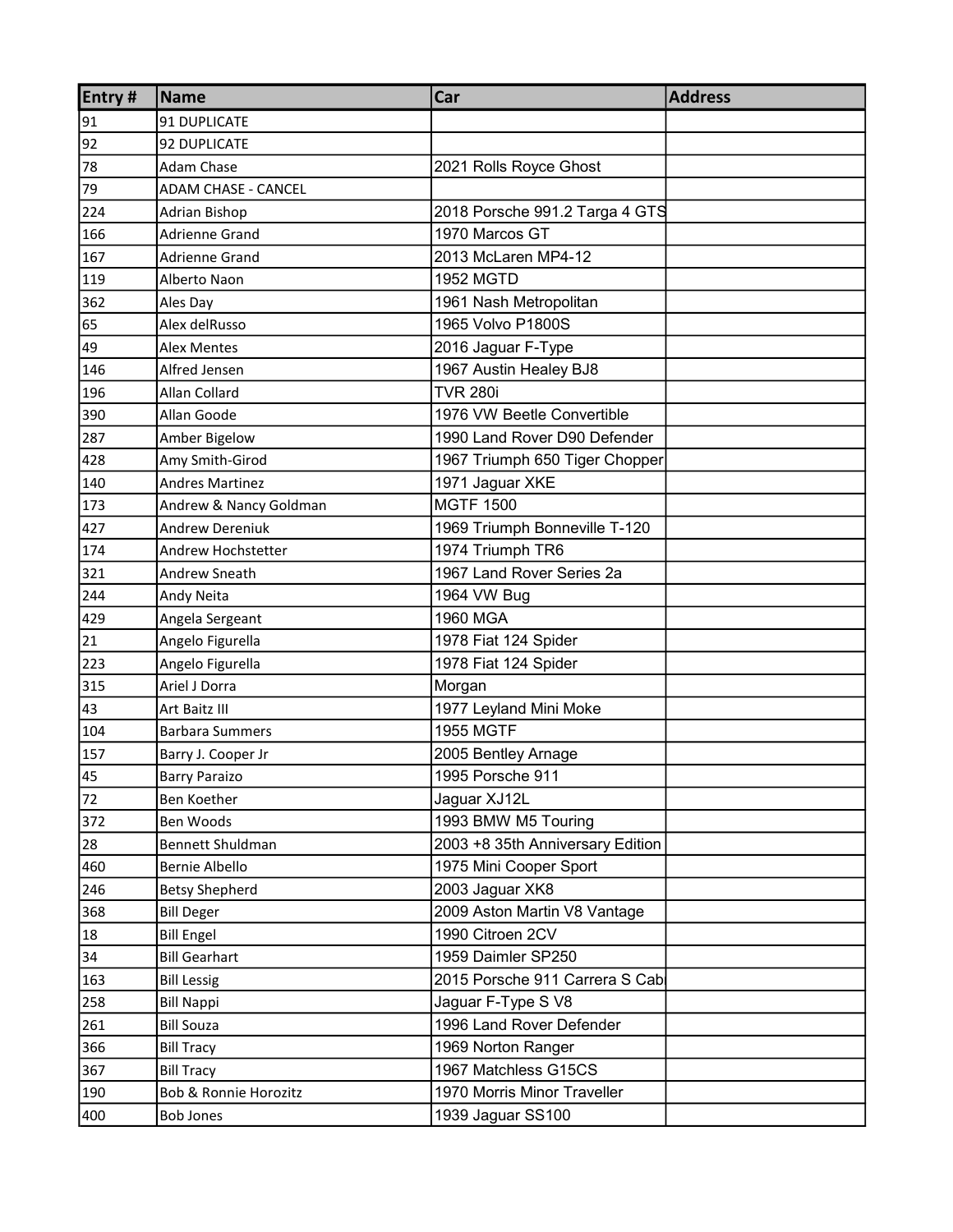| 409          | <b>Bob Neapole</b>         | 1974 Ducati 750 GT                |  |
|--------------|----------------------------|-----------------------------------|--|
| 172          | <b>Bob Oatman</b>          | 1972 Norton Commando              |  |
| 395          | <b>Bobby Ullmann</b>       | 1980 VW Rabbit Pickup             |  |
| 109          | <b>Brad Weinman</b>        | 2014 Aston Martin Vanquish        |  |
| 222          | <b>Bradley Lance</b>       | 2003 BMW 540i                     |  |
| 308          | <b>Brandon Roth</b>        | 1956 Triumph TR6                  |  |
| $\mathbf{1}$ | <b>Brian Hughes</b>        | 1968 MG Midget                    |  |
| 70           | <b>Brian Leimbach</b>      | 1965 Bentley S3                   |  |
| 379          | <b>Brian Slagter</b>       | 1959 Ariel Square Four            |  |
| 380          | <b>Brian Slagter</b>       | 1969 Velocette Thruxton           |  |
| 381          | <b>Brian Slagter</b>       | 1962 Triumph Bonneville           |  |
| 53           | <b>Bridget Moorman</b>     | 1924 Rolls Royce Pall Mall Tourin |  |
| 442          | <b>Britt Chapman</b>       | 1988 Jaguar XJS                   |  |
| 27           | <b>Bruce Gipson</b>        | 1939 Norton 16H                   |  |
| 152          | <b>Bruce Gipson</b>        | 1954 Excelsior Tallisman Twin     |  |
| 194          | <b>Bruce Skaggs</b>        | 2006 Jaguar XK8                   |  |
| 211          | <b>Bucina Large</b>        | 1969 Triumph Bonneville           |  |
| 435          | CANCEL                     |                                   |  |
| 378          | Captain Joseph L. Naselli  | 1979 Mercedes 300SD               |  |
| 110          | Carl S. Baker              | 1969 Fiat 124 Spider              |  |
| 199          | Carlos Lopez               | 1970 VW Westfalia                 |  |
| 120          | Charles Barnum             | 2008 Exige S240/285               |  |
| 162          | Charles Browne             | Jaguar XJS 2+2 Convertible        |  |
| 389          | <b>Charles Hall</b>        | 1967 Sunbeam Tiger                |  |
| 94           | <b>Charles Parks</b>       | 2007 Lotus Elise                  |  |
| 228          | <b>Charles Smith</b>       | 1986 BMW M545is                   |  |
| 11           | Charles W. Pickelsimer III | 2009 Aston Martin DBS             |  |
| 369          | <b>Charles Willis</b>      | 1966 Jaguar E-Type Drophead       |  |
| $20\,$       | Charlie & Catherine Culver | 2007 XKR Convertible              |  |
| 44           | Charlie Ulrich             | 1962 Austin Healey 3000 MkII      |  |
| 155          | Chris Gannon               | 1005 Jaguar XK8 Coupe             |  |
| 225          | Chris Miller               | 1987 BMW 316                      |  |
| 232          | Chris Rao                  | 1968 Jaguar E-Type OTC            |  |
| 233          | Chris Rao                  | Jaguar E-Type 2+2                 |  |
| 89           | Chris Wickberg             | 2009 Aston Martin Vantage         |  |
| 31           | Christian Nast             | 1969 280SL                        |  |
| 333          | Christopher Karentz        | 1970 Triumph GT6                  |  |
| 334          | Christopher Karentz        | 1993 Jaguar XJS                   |  |
| 444          | Christopher Sinioris       | <b>1977 MGB</b>                   |  |
| 87           | Chuck Butte                | 2011 Aston Martin DBS             |  |
| 8            | Claude Laborde             | 1982 911SC Targa                  |  |
| 164          | Colin Gilbert              | 1935 RR 20/25 Gurney Nutting Pi   |  |
| 48           | <b>Courtney Moore</b>      | 1975 Mini Cooper                  |  |
| 373          | Craig Marshall             | 1972 Triumph Stag                 |  |
| 450          | Craig Snyder               | 1976 Triumph TR6                  |  |
| 359          | Dan Dummett                | 1969 Triumph TR6C                 |  |
| 252          | Dan Lanier                 | 1933 MG N J                       |  |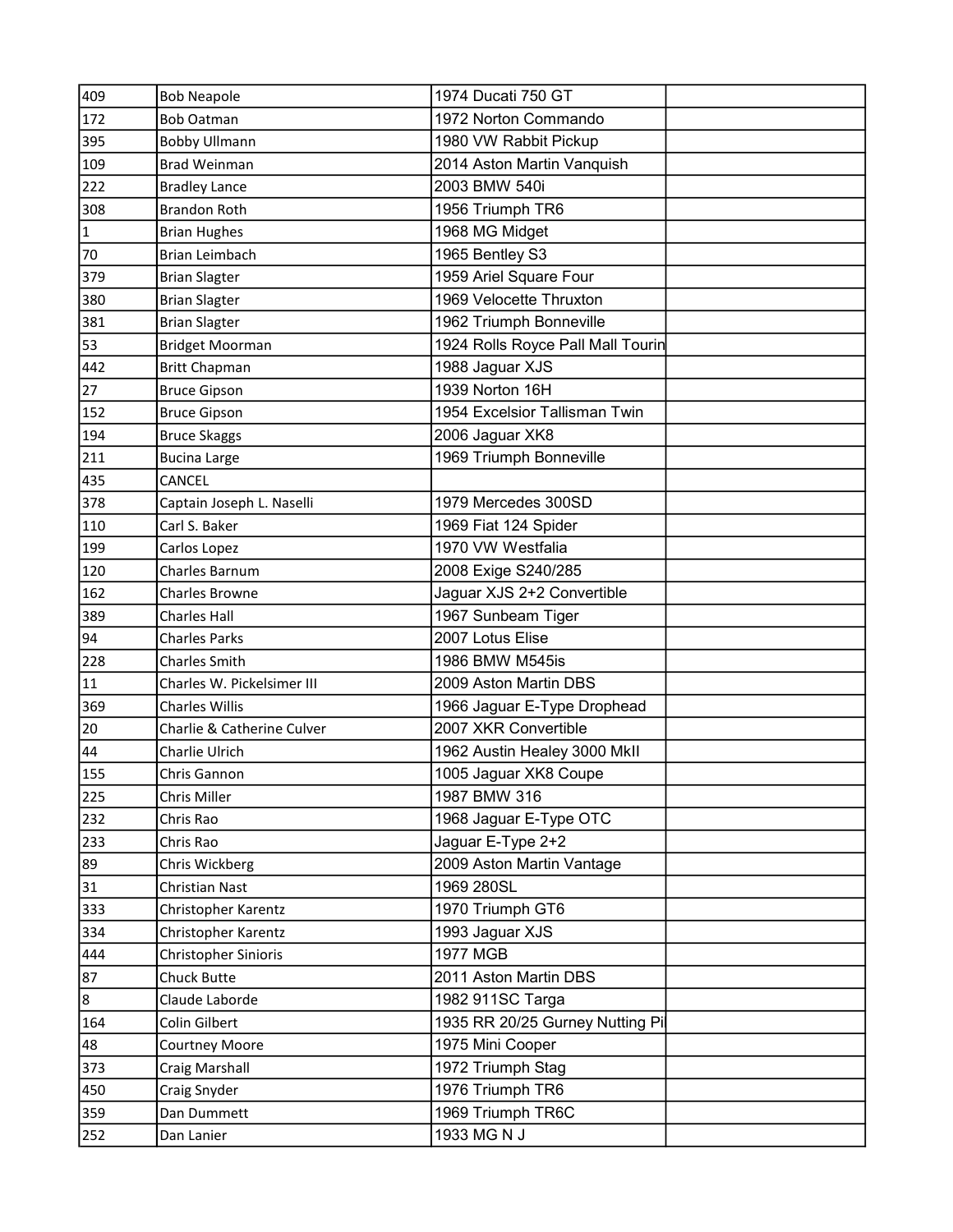| 204            | Dan Sweet              | 1968 Triumph TR250                 |  |
|----------------|------------------------|------------------------------------|--|
| 351            | Daniel Newcombe        | Triumph Bonneville Bobber / Chor   |  |
| 357            | Daniel Tiedge          | 1995 Land Rover Defender 90        |  |
| 358            | Daniel Tiedge          | 1962 Triumph TR4                   |  |
| 176            | Darrell Braham         | <b>1949 MGTC</b>                   |  |
| 142            | Dave Schultz           | 1973 Triumph TR6                   |  |
| 313            | David Barrow           | Land Rover Discovery S1            |  |
| 62             | David Berndt           | 1996 Rolls Royce Springfield Silve |  |
| 377            | David Dearth           | 1972 McLaren M6GT Kit              |  |
| 23             | David Eldridge         | 2017 MotoGuzzi MGX21 Flying Fo     |  |
| 345            | David Friswell         | 1960 MGA                           |  |
| 456            | David Gage             | 1987 Jaguar XJ6                    |  |
| $\overline{7}$ | David Kissel           | 1971 Karmann Ghia Vert             |  |
| 71             | David Kozan            | 1988 Austin Mini                   |  |
| 149            | David Massey           | <b>1957 MGA</b>                    |  |
| 230            | David Massey           | 1955 MGA                           |  |
| 121            | David Mena             | 1979 Mini Cooper                   |  |
| 17             | David Muenzer          | 1976 Triumph TR6                   |  |
| 76             | David Orr Wright       | 1968 KMZ DNEPR K650                |  |
| 177            | David Reeve            | 1958 MotoGuzzi Falcone             |  |
| 178            | David Reeve            | 1950 Moto Guzzi Airone             |  |
| 417            | David Stefan           | 2010 Bentley Continental GT Sup    |  |
| 135            | David Wanless          | 1952 MGTD                          |  |
| 459            | David Zeitz            | 2017 Lotus Evora 400               |  |
| 283            | Del Fruit              | 1970 Jaguar XKE OTS                |  |
| 339            | Denise LeClair-Robbins | 2013 Bentley GTC                   |  |
| 462            | Dennis McKinley        | 1965 Triumph TR4A                  |  |
| 319            | Dick Flah              | 1974 Triumph TR6                   |  |
| 323            | Dirk de Groen          | <b>BMW 2002</b>                    |  |
| 42             | Dixon H Harris         | <b>1961 MGTD</b>                   |  |
| 133            | <b>Dixon Harris</b>    | <b>1950 MGTD</b>                   |  |
| 218            | <b>Dixon Harris</b>    | <b>1950 MGTD</b>                   |  |
| 116            | Don Botarro            | 2016 Mercedes C300                 |  |
| 441            | Don Carson             | 1968 Winchester MkIII London Ta    |  |
| 231            | Don Gilbert            | 1972 Lotus Europa                  |  |
| 35             | Donna Gearhart         | 2005 Elise                         |  |
| 461            | Donny Lang             | 1999 BMW M Coupe                   |  |
| 5              | Donville Smith         | 1967 VW Bus                        |  |
| 52             | Dorothy - Cancel       |                                    |  |
| 404            | Doug Maurer            | 1976 Aermacchi Harley SX 175       |  |
| 405            | Doug Maurer            | 1976 Aermacchi Harley SX 175       |  |
| 342            | Dr. Niles              | 1955 Mercedes 300SL Gullwing       |  |
| 12             | <b>DUPLICATE</b>       |                                    |  |
| 29             | <b>DUPLICATE</b>       |                                    |  |
| 129            | Ed & Julie Daniels     | 1959 MGA                           |  |
| 130            | Ed & Julie Daniels     | <b>1952 MGTD</b>                   |  |
| 132            | <b>Ed Daniels</b>      | 1974 Triumph TR6                   |  |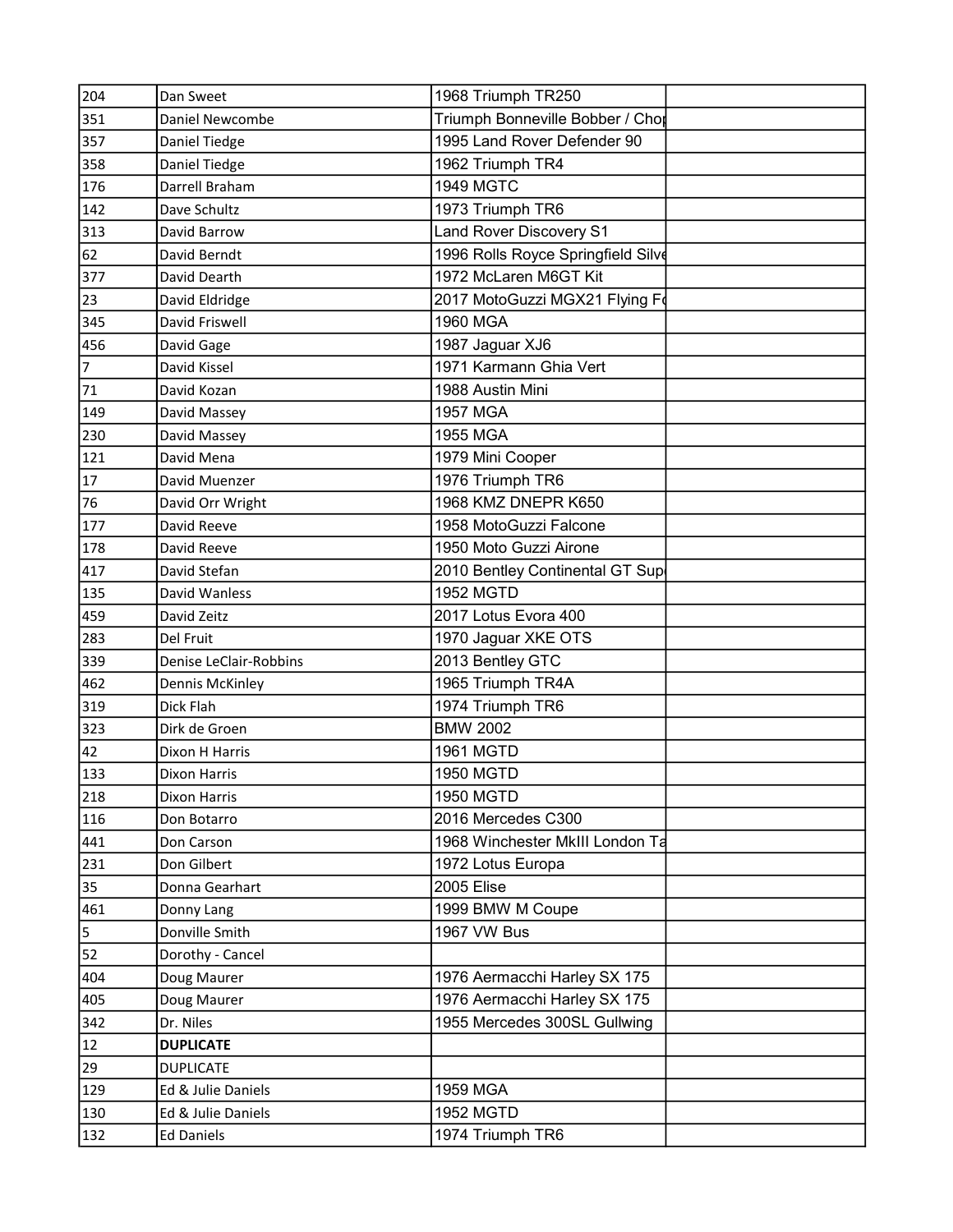| 67  | Ed DeVarona           | 1988 BMW 325i                     |  |
|-----|-----------------------|-----------------------------------|--|
| 430 | Edmundson Reid        | 1992 BMW 325i                     |  |
| 156 | <b>Edward Claros</b>  | 1973 MGB                          |  |
| 15  | <b>Edward ONeal</b>   | 1960 3000 MKI                     |  |
| 443 | <b>Edward Ryan</b>    | 1967 Jaguar XKE                   |  |
| 185 | Elio Cettina          | Morgan Plus 4                     |  |
| 453 | <b>Eric Powell</b>    | 1975 MGB                          |  |
| 141 | <b>Eric Singer</b>    | 1966 Morgan Plus 4                |  |
| 6   | Eric Ward             | 1972 Europa Twin Cam              |  |
| 343 | Eros Vallon           | 2019 Mercedes AMG GTR             |  |
| 193 | Eugene Francavilla    | 1960 VW Single Cab Micro Bus      |  |
| 326 | Eugene Francavilla    | 1964 Amphicar Convertible         |  |
| 424 | Evan Blaustein        | 1984 Ferrari 308 GTS              |  |
| 284 | Evan Weaver           | 2000 BMW M Coupe                  |  |
| 285 | Evan Weaver           | 1971 BMW 2002                     |  |
| 436 | Forbes Anderson       | 1976 Triumph TR6                  |  |
| 198 | <b>Francis Childs</b> | 1954 Nash Metropolitan            |  |
| 212 | Francis Warwick       | 1951 Lea Francis 2 2/2 Litre Spor |  |
| 413 | Frank Fitzpatrick     | 1967 Austin Healey 3000 BJ8       |  |
| 291 | Frank Kohnen          | 1967 VW Beetle                    |  |
| 183 | Frank Mollo           | 1961 Ferrari GTE                  |  |
| 36  | <b>Fred Goldberg</b>  | 1952 Rolls Royce Silver Wraith    |  |
| 238 | <b>Fred Schmidt</b>   | 1966 TR4 IRS 1st Place Daytona    |  |
| 126 | <b>Fred Vecchione</b> | 1966 Ford GT                      |  |
| 154 | Gail James            | 2000 BMW Z3 Roadster              |  |
| 388 | <b>Garry Menk</b>     | 1967 VW Single Cab                |  |
| 356 | Gary Bernstein        | 2021 Triumph Rocket GT            |  |
| 112 | Gary York             | 1968 BMW 1600                     |  |
| 243 | George & Theresa Cole | 1948 Jaguar Mark IV               |  |
| 197 | George Bishopric      | 1973 Volvo 1800ED                 |  |
| 220 | George Hervert        | 1961 Jaguar E-Type                |  |
| 420 | George Nunez          | 1964 Alfa Romeo Giulia TI         |  |
| 363 | George Treiber        | <b>1954 MGTF</b>                  |  |
| 90  | <b>Gerald Doney</b>   | 1964 MGB                          |  |
| 268 | <b>Gerard Pantin</b>  | 1972 MGB GT                       |  |
| 269 | <b>Gerard Pantin</b>  | 1965 Ford Cortina GT              |  |
| 255 | Gilled de Greling     | 1973 RHD Series 3 Land Rover S    |  |
| 312 | Giovanni Di Stadio    | 1966 Porsche 912                  |  |
| 33  | Glen Efinger          | 1966 Land Rover 88                |  |
| 364 | Glen Van Slooten      | 1994 Lotus Esprit                 |  |
| 205 | Glenn Deming          | 1955 Beardmore                    |  |
| 259 | Glenn Simon           | 2021 Ferrari 812GTS               |  |
| 271 | Glenn Sullivan        | 2020 Bentley Continental GT Cou   |  |
| 282 | Grace Sullivan        | 1971 MGB                          |  |
| 219 | <b>Guy Lewis</b>      | 1925 Rolls Royce Piccadilly Road  |  |
| 272 | Hank Brock            | 1975 Triumph Bonneville           |  |
| 273 | Hank Brock            | 1965 BMW R60/2                    |  |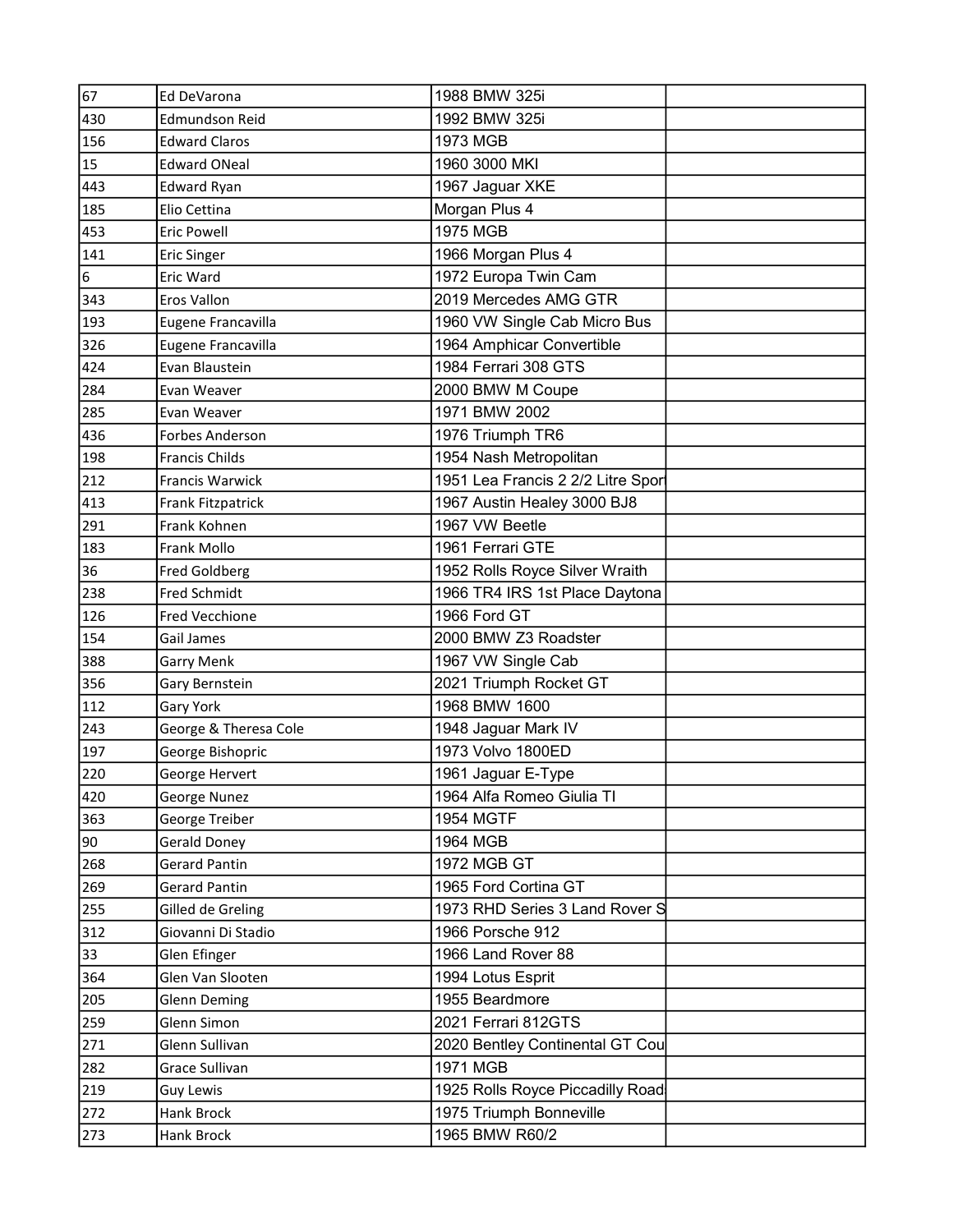| 375                     | <b>Harley Nosker</b>  | 1969 E-Type                      |  |
|-------------------------|-----------------------|----------------------------------|--|
| 240                     | <b>Harry Manos</b>    | 1958 Nash Metropolitan           |  |
| 432                     | Harry Shapiro         | <b>1947 MGTC</b>                 |  |
| 208                     | Helen & David Cordero | 2004 Porsche 911                 |  |
| 123                     | Henry Grady           | 1963 Alfa Romeo Giulia Sprint Sp |  |
| 125                     | <b>Henry Meudt</b>    | 1904 Dursley Pederson Bicycle    |  |
| 47                      | <b>Howard Rock</b>    | <b>1948 MGTC</b>                 |  |
| 290                     | Howie Lapides         | 1979 MGB                         |  |
| 51                      | Ian Schneider         | 2011 Porsche Turbo S             |  |
| 210                     | Ivan Schultz          | 1952 MG Roadster                 |  |
| 37                      | Jack Fitzgerald       | 1962 3000 MkIII                  |  |
| 332                     | Jack Posey            | 2019 McLaren 600LT               |  |
| 458                     | Jack Swift            | 1967 Sunbeam Tiger               |  |
| 418                     | James Anderson        | 1985 Porsche Carrera M491 Turb   |  |
| 419                     | James Anderson        | 2013 Porsche Carrera 4S Aero Ki  |  |
| 270                     | James Cassata         | 1961 Mercedes 190SL              |  |
| 96                      | James Cooper          | 1962 Alvis TD21                  |  |
| 169                     | James Rowe            | 1964 Porsche 364                 |  |
| 81                      | Jason Rosenzweig      | 1997 Land Rover Defender         |  |
| 88                      | Jason Waldman         | 2017 Audi R8 Plus                |  |
| 80                      | Jay & Jo Ann Smith    | 1963 MG Midget                   |  |
| 256                     | Jeff Flenniken        | 1978 Triumph Bonneville          |  |
| 452                     | Jeff Kline            | 1976 MG Midget                   |  |
| 303                     | Jeff Little           | 1990 Porsche 928                 |  |
| 304                     | Jeff Little           | 1976 Triumph Bonneville          |  |
| 276                     | Jeff Seltzer          | 1978 Triumph Spitfire            |  |
| 471                     | Jeffrey Geis          | 1978 FJ Company FJ40             |  |
| 414                     | Jeffry Alperin        | 1970 Triumph Bonneville T120R    |  |
| 445                     | Jerry Jacobson        | 1958 Austin Healey Bugeye Sprite |  |
| $10\,$                  | Jerry Judge           | 1972 Triumph GT6                 |  |
| 107                     | Jerry Martin          | 1978 MGB                         |  |
| 209                     | Jim Louden            | 2012 Jaguar XK                   |  |
| 277                     | Jim McMillen          | <b>1955 MGTF</b>                 |  |
| 433                     | Jim Netterstrom       | 1954 Allard J2X                  |  |
| 412                     | Jim Proia             | 2003 Jaguar XK8                  |  |
| 150                     | Jim Wilson            | 1973 Triumph TR6                 |  |
| 134                     | JJ Menen              | 1994 Mercedes Vario 614D         |  |
| 439                     | Joe Betteridge        | 2004 Land Rover Discovery        |  |
| 201                     | Joe Golden            | 1996 Jaguar XJS                  |  |
| 16                      | Joe Petty             | 1862 Super 7                     |  |
| 83                      | Joe Welihan           | 1967 Triumph Daytona             |  |
| 392                     | John Allen            | 1937 Rudge Ulster                |  |
| 393                     | John Allen            | 1957 Sunbeam S7 Outfit           |  |
| 61                      | John Cecere           | 1962 MGA                         |  |
| 239                     | John Chely            | 2006 Jaguar XK8 Victory Edition  |  |
| $\overline{\mathbf{4}}$ | John Cookish          | 1976 Triumph TR6                 |  |
| 328                     | John Giasullo         | 2018 Aston Martin Vanquish       |  |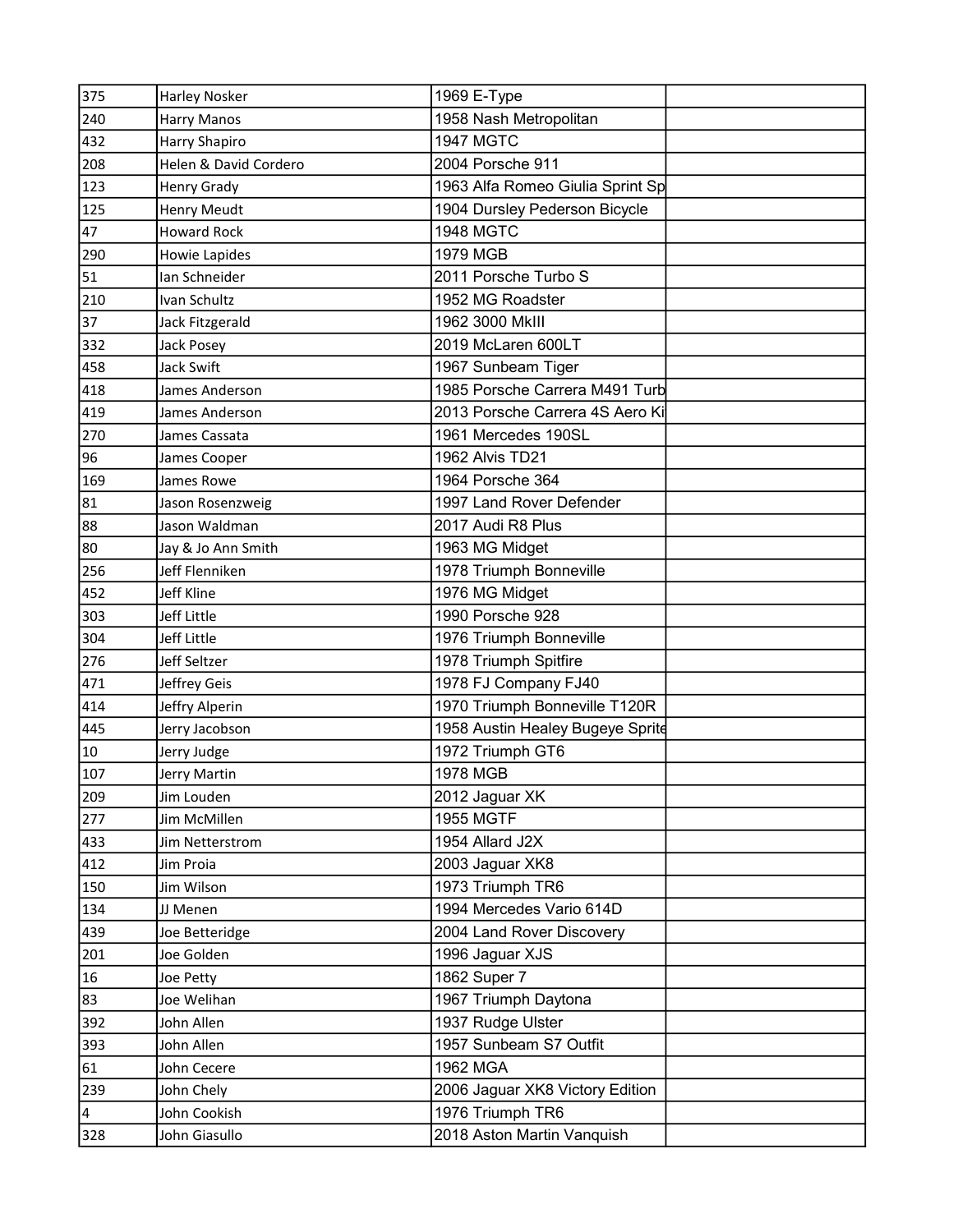| 329 | John Giasullo          | 2017 Jaguar F-Type               |  |
|-----|------------------------|----------------------------------|--|
| 330 | John Giasullo          | 2020 Range Rover SVR             |  |
| 331 | John Giasullo          | 2020 Porsche Taycan Turbo        |  |
| 360 | John Hoffman           | 1971 VW Karmann Ghia             |  |
| 184 | John Layzell           | 1963 Lotus Super Seven Replica   |  |
| 160 | John Mastrogiovanni    | 1976 Porsche 914                 |  |
| 235 | John Maya              | 1964 Triumph TR6                 |  |
| 139 | John McDonough         | 1975 BMW 2002                    |  |
| 394 | John McNulty           | <b>1948 MGTC</b>                 |  |
| 113 | John Peak              | 1968 MGB GT                      |  |
| 384 | John Perry             | 1958 Velocette Venom             |  |
| 446 | John Swicord           | 1979 MGB Roadster                |  |
| 74  | John Warfield          | 1986 Mercedes 560SL              |  |
| 292 | John Wattick           | 1981 Triumph TR8                 |  |
| 127 | John Wright            | <b>1954 MGTF</b>                 |  |
| 216 | Johnny Wang            | 1987 BMW 325                     |  |
| 457 | Jonathan Cherner       | 1994 Range Rover Defender 90     |  |
| 401 | Jonathan Gilbert       | 1992 BMW 325i                    |  |
| 54  | Jonathan Price         | 1966 E-Type Convertible          |  |
| 60  | Jorge Ampuero          | 1955 BMW R25/3                   |  |
| 170 | Jose Irizarry          | 1987 Porsche 930 Turbo           |  |
| 103 | Joseph Lubeck          | 1963 Triumph TR4                 |  |
| 288 | Joseph Lubeck          | 1971 Triumph Stag                |  |
| 289 | Joseph Lubeck          | 1961 Rolls Royce Silver Cloud II |  |
| 455 | Joseph McCandless      | 2008 Aston Martin V8 Vantage     |  |
| 236 | Josh Volpe             | 1981 BMW 320i                    |  |
| 237 | Josh Volpe             | 1999 BMW M Coupe                 |  |
| 335 | Juliano DeCerchio      | 1965 Mercedes 230L               |  |
| 448 | Julio Vijil            | 2021 Lotus Evora GT              |  |
| 63  | Karen C Parker         | 1988 Rolls Royce Corniche        |  |
| 64  | Karen C Parker         | 2006 Bentley Arnage              |  |
| 250 | Keith Dussich          | 1984 Porsche 911 Carrera         |  |
| 19  | <b>Kelly Bare</b>      | 1969 Triumph TR6                 |  |
| 327 | <b>Kem Dinally</b>     | 2003 MINI Cooper S               |  |
| 302 | Ken & Maureen Fengler  | 1972 Triumph TR6                 |  |
| 354 | Ken Zimmerman          | 2014 Jaguar XKR                  |  |
| 275 | Kevin Patrick Doyle    | 1973 Triumph TR6                 |  |
| 148 | Kim & Jose Migoya      | 1972 MGB                         |  |
| 100 | <b>Kim Haines</b>      | 2004 Jaguar XKR                  |  |
| 322 | Kip Smith              | 1956 Hudson Metropolitan         |  |
| 397 | Lance & Brenda Stewart | 1970 Triumph TR6                 |  |
| 398 | Lance & Brenda Stewart | 1963 VW Type 1 Beetle            |  |
| 371 | Larry Kopp             | 1949 Delaheye 135ms Coupe        |  |
| 114 | Larry Saxby            | 1970 Porsche 914 1.7 ltr         |  |
| 106 | Leigh Ann Hoey         | 1966 VW Beetle                   |  |
| 431 | Leo Hagan              | 2007 Bentley GTC                 |  |
| 320 | Leonce Richard         | 1975 BMW 2002                    |  |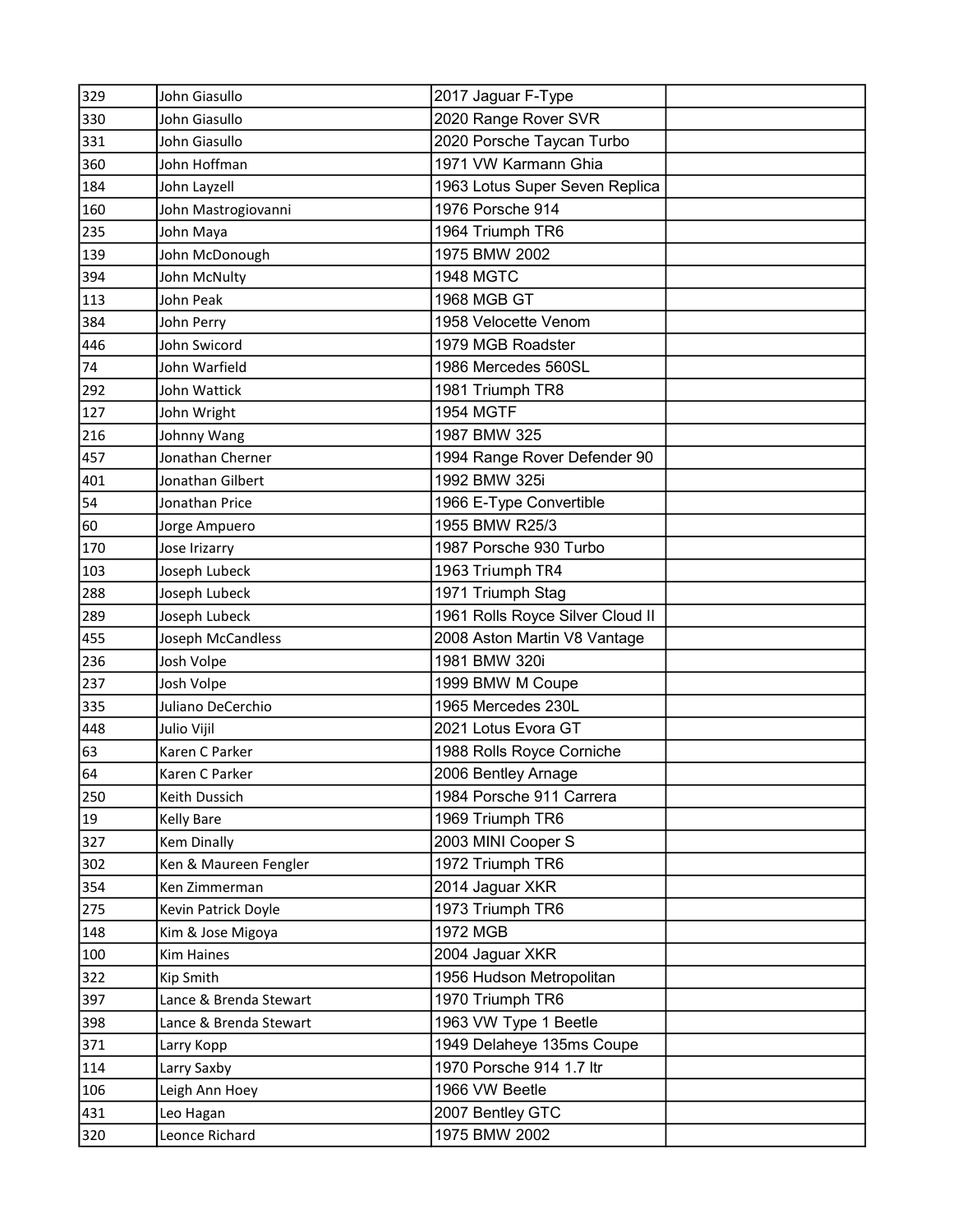| 66  | Lisa delRusso            | 1961 Austin Healey Sprite         |  |
|-----|--------------------------|-----------------------------------|--|
| 426 | Lisette Marrero          | 2014 Bentley Flying Spur          |  |
| 82  | Lord Kevin J Newman      | 2000 Rolls Royce Corniche Mk5     |  |
| 195 | Lyndon Howe              | 1972 BMW 3.0Csi                   |  |
| 153 | Mark Braunstein          | Morgan                            |  |
| 399 | Mark Cheesman            | 1992 Porsche 968                  |  |
| 168 | Mark Hendrix             | 1959 Austin Healey Sprite         |  |
| 386 | Mark Newman              | 2020 AM DBS Superleggera Vola     |  |
| 316 | Mark Sawixki             | 1920 Clyno Lightweight            |  |
| 324 | Mark Schlesinger         | 1986 Rolls Royce Silver Spur      |  |
| 361 | Mary Beth Morrison       | 1961 Austin Healey Bugeye Sprite  |  |
| 247 | Matt Brunner             | 1966 VW Convertible Bug           |  |
| 422 | <b>Matthew Armstrong</b> | 1969 Austin Healey Sprite         |  |
| 305 | <b>Max Santos</b>        | 1974 Triumph TR6                  |  |
| 467 | Max Strunc               | 1987 Peugeot 505 Turbo            |  |
| 38  | <b>Mel Kantor</b>        | 1965 Rolls Royce Silver Cloud     |  |
| 56  | Meredydd Francke         | 1974 Alfa Romeo GTV               |  |
| 254 | Metalflake' Herb Jebb    | 1957 Triumph Tiger Cub T20C       |  |
| 262 | Michael & Cynthia Sierra | 1910 Rolls Royce Silver Ghost     |  |
| 137 | Michael Baldino          | 1982 VW Rabbit                    |  |
| 118 | Michael Bell             | 2004 Volvo V70R                   |  |
| 115 | Michael Cohen            | 1991 Figaro by Nissan - Display Q |  |
| 253 | Michael Cohen            | <b>1955 MGTF</b>                  |  |
| 105 | Michael Gangai           | 1985 Mercedes 380SL               |  |
| 41  | Michael Holden           | 1931 Bentley 8 1/2 Litre          |  |
| 298 | Michael Mahan            | 1957 MGA Roadster                 |  |
| 299 | Michael Mahan            | 1970 Porsche 914 Targa            |  |
| 451 | Michael Panopoulos       | 1969 Triumph TR6                  |  |
| 22  | Michael Rose             | 1968 Beetle                       |  |
| 264 | Michelle Meehan          | 1986 Jaguar XJS-C                 |  |
| 55  | <b>Mike Balius</b>       | 2001 Porsche 911 Carrera          |  |
| 131 | Mike Carter              | 1974 Triumph TR6                  |  |
| 226 | Mike Kennedy             | 1962 Lotus 23R                    |  |
| 227 | Mike Peronard            | 1971 Triumph TR6                  |  |
| 279 | Mitchell Levy            | 2000 Porsche Boxster              |  |
| 265 | Mitchell Racker          | 1974 Jaguar XKE                   |  |
| 266 | Mitchell Racker          | 1992 BMW 850i                     |  |
| 344 | Mounir Monroy            | 1982 Land Rover Series 3          |  |
| 267 | Neil Henry               | 1995 Bentley Arnage               |  |
| 111 | Nick Kintner             | 1967 Sunbeam Tiger                |  |
| 9   | Norman Ridgely           | 1967 MGB/GT Special               |  |
| 294 | Oscar Santiago           | 1971 MGB                          |  |
| 188 | Pat Geary                | 1969 Jaguar XKE                   |  |
| 14  | Pat Grassick             | 1978 MGB                          |  |
| 117 | Pat Mulligan             | 1973 Triumph TR6                  |  |
| 463 | Patricio Uribasterra     | 1973 MG Midget                    |  |
| 30  | Patrick Dennis           | 1954 Lotus MkVI                   |  |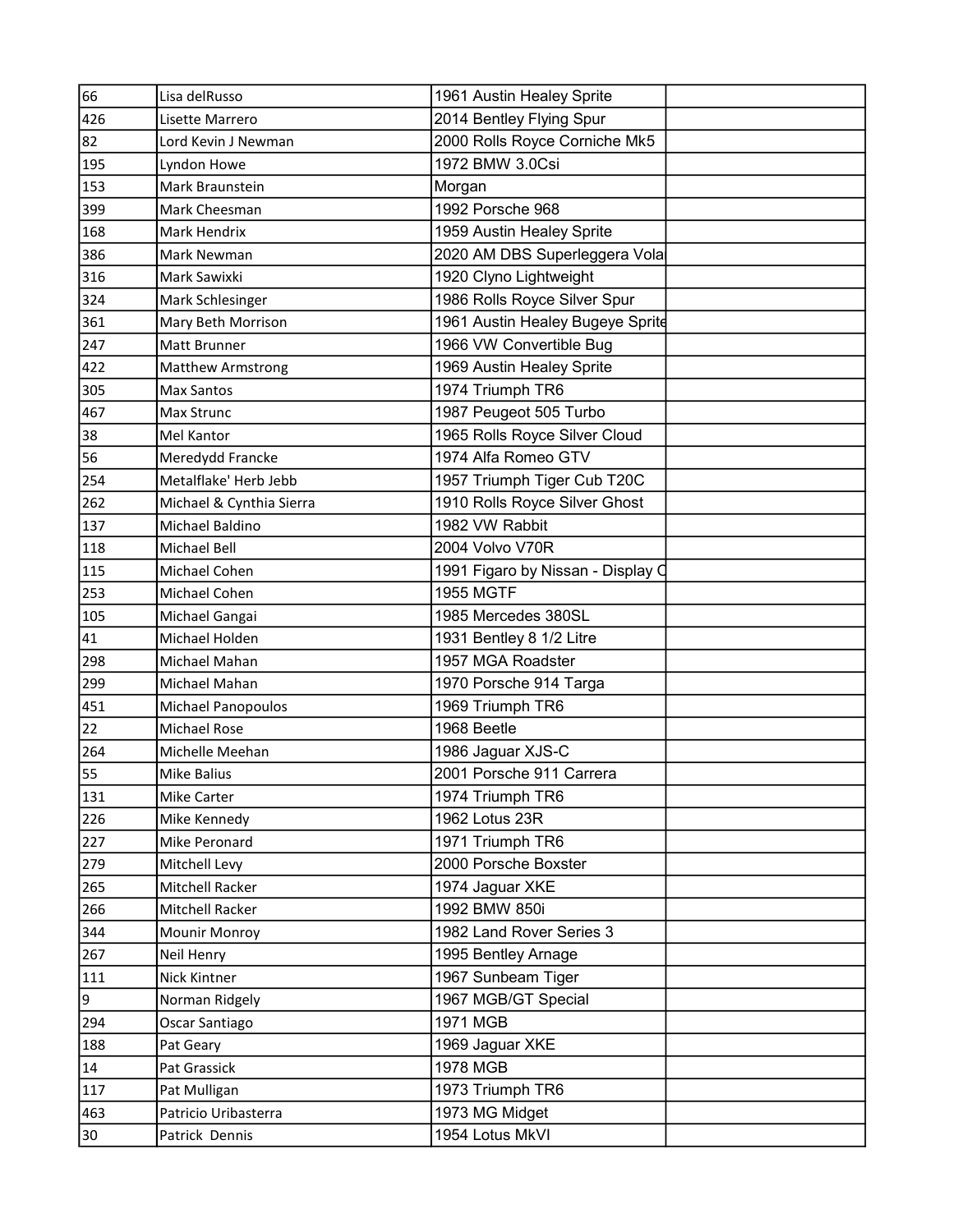| 181                     | Patrick Murray         | 1999 BMW M Roadster              |  |
|-------------------------|------------------------|----------------------------------|--|
| 406                     | Paul Bausch            | 1959 Austin Healey Sprite        |  |
| 423                     | Paul Cain              | 1975 Triumph T-160 Trident       |  |
| 416                     | Paul Freen             | 1974 Lotus Europa Special        |  |
| $\overline{\mathbf{3}}$ | Paul Gaumer            | 1977 MG Midget                   |  |
| 408                     | Paul Goldberg          | <b>Triumph Stag</b>              |  |
| 215                     | Paul Hartman           | 1967 Austin Healey 3000 MkIII    |  |
| 242                     | Paul J Guzenski        | 1960 Austin Healey 3000 Mkl      |  |
| 307                     | Paul Knudsen           | 1971 Rickman Yamaha              |  |
| 296                     | Paul Large             | 1969 Jaguar E-Type               |  |
| 191                     | Peter & Karen Rhoten   | 1966 Volvo 1800S                 |  |
| 192                     | Peter & Karen Rhoten   | 1967 Jaguar E-Type               |  |
| 349                     | Peter Cooke            | 1971 MGB                         |  |
| 97                      | Peter Krones           | <b>Aston Martin DB11</b>         |  |
| 50                      | Peter Norberto         | 1970 Jaguar E-Type               |  |
| 374                     | Peter Papadopoulos     | 1964 MGB                         |  |
| 355                     | Peter Pinello          | 1968 BSA Firebird                |  |
| 175                     | Peter Wilson           | 1980 MGB                         |  |
| 348                     | Phil Davison           | 1997 Porsche 993 C4S             |  |
| 73                      | Phil Hyer              | 1963 Triumph TR4                 |  |
| 93                      | Philip Burke           | 1972 MG Midget                   |  |
| 382                     | Philip Parisi          | 1987 Jaguar Vanden Plas          |  |
| 147                     | <b>Philip Villegas</b> | 1973 Aston Martin V8             |  |
| 179                     | Philipp Menihtas       | 2005 Lotus Elise                 |  |
| 186                     | Rafael Pons            | 1958 MGA                         |  |
| 396                     | Ragtops                | 1960 Austin Healey Bugeye Sprite |  |
| 336                     | Rasmi Akel             | 1992 BMW Alpina 8 Series Coupe   |  |
| 337                     | Rasmi Akel             | 1990 BMW M3                      |  |
| 385                     | Raymond Scott Henning  | 1999 Bentley Azure               |  |
| 229                     | Raymond T. Evans Jr    | 1961 Aston Martin DB4            |  |
| 161                     | Raymond Tollman        | 2004 Jaguar S-Type               |  |
| 295                     | Raymond Tollman        | 2003 Jaguar S-Type               |  |
| 346                     | Ricardo Delgado        | 2010 MINI Cooper                 |  |
| 180                     | Rich Hoffman           | 1993 Jaguar XJS                  |  |
| 59                      | <b>Rich Sanders</b>    | 2000 Mercedes SL500              |  |
| 314                     | <b>Richard Diaz</b>    | Triumph Daytona TR100            |  |
| 306                     | Richard Floody         | 2006 Jaguar XK8 Victory Edition  |  |
| 122                     | Richard Hartwell       | 2005 Jaguar XKR Coupe            |  |
| 217                     | <b>Richard Hughes</b>  | 1921 Rolls Royce                 |  |
| 144                     | Richard Kasper         | 1991 Bentley Turbo R             |  |
| 145                     | Richard Kasper         | 1965 Mercedes 220 Seb            |  |
| 440                     | Richard Kaydas         | 1970 MGB GT                      |  |
| 24                      | <b>Richard Raimist</b> | 1973 911T Targa                  |  |
| 25                      | <b>Richard Raimist</b> | 1973 911E Sunroof                |  |
| 26                      | <b>Richard Raimist</b> | 1973 911S Coupe                  |  |
| 46                      | <b>Richard Salinas</b> | 2005 Lotus Elise                 |  |
| 421                     | Richard Shafer         | 1995 Porsche 911 Cabriolet       |  |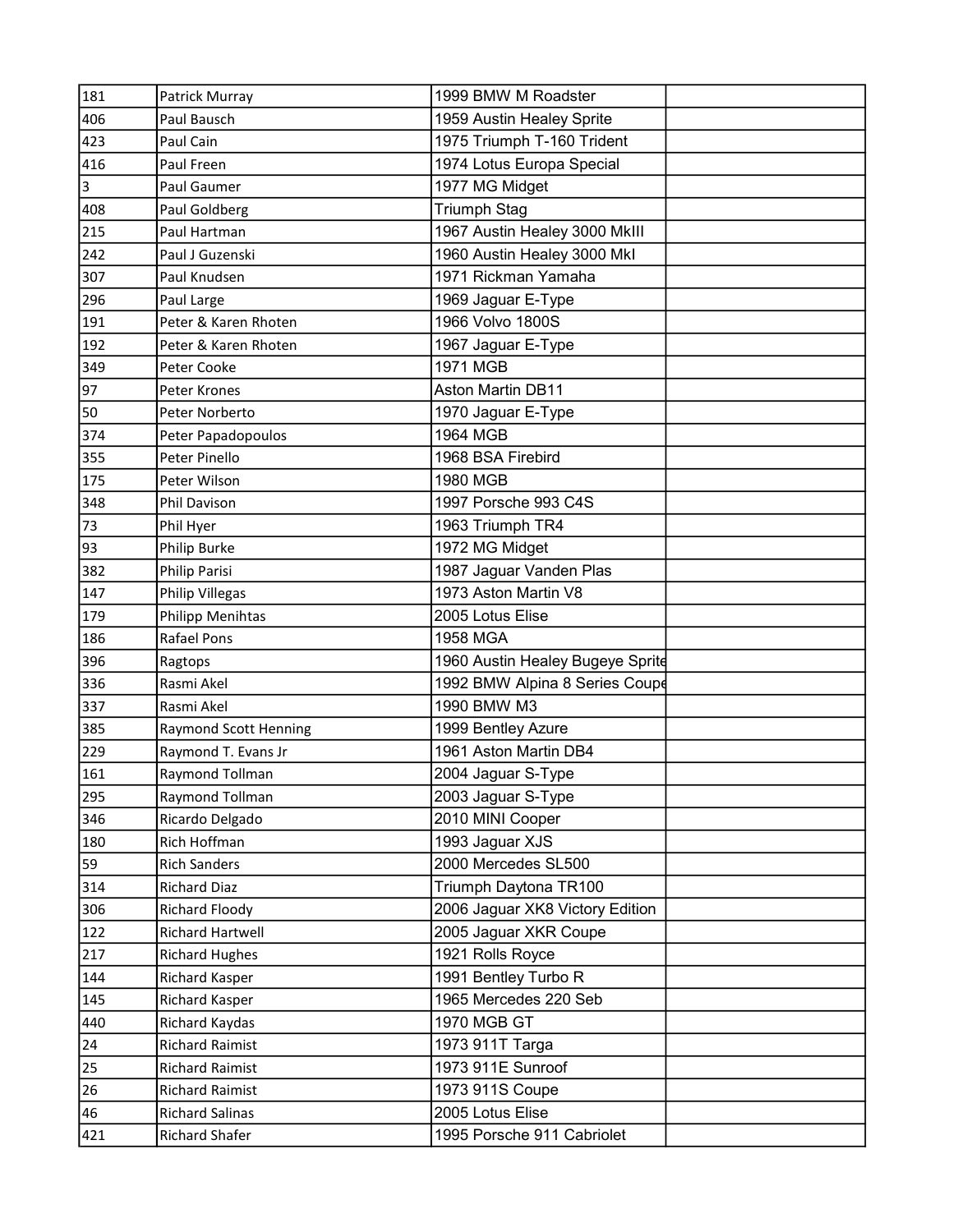| 301 | <b>Rick Gifford</b>     | 1971 Porsche 911T                |  |
|-----|-------------------------|----------------------------------|--|
| 338 | <b>Rick Gifford</b>     | 1971 Porsche 911T                |  |
| 128 | <b>Rick Longlott</b>    | 2017 Lotus Evora                 |  |
| 138 | <b>Rick Longlott</b>    | 2017 Lotus Evora                 |  |
| 143 | Rob & Denise Miller     | 1955 Austin Healey 100           |  |
| 454 | Rob Stepanian           | 1989 Land Rover Defender 110     |  |
| 86  | <b>Robert Beiler</b>    | 1950 Jaguar XK120                |  |
| 466 | Robert Bodin            | 1965 Porsche 356C                |  |
| 437 | Robert Dyminski         | 2001 Jaguar XKR                  |  |
| 470 | <b>Robert Parks</b>     | 1956 Jaguar XK140 SE             |  |
| 469 | Robert vonRinteLn       | 1967 Austin Healey BJ8 MkIII     |  |
| 376 | <b>Robert Walters</b>   | 1960 Nash Metropolitan           |  |
| 280 | <b>Roger Sowerbutts</b> | 2010 SMART Car                   |  |
| 281 | <b>Roger Sowerbutts</b> | 1989 Land Rover Series 90 Defer  |  |
| 241 | Ron McLeod              | 2001 Jaguar XK8                  |  |
| 171 | Ronald Britagna         | 2015 Bentley Continental GT3R    |  |
| 407 | Ronald Mihlrad          | 1980 Triumph TR7                 |  |
| 248 | Ronnie Pauls            | 2018 Lotus Evora 400             |  |
| 124 | Russell Hibbard         | 1963 VW T34 Karmann Ghia         |  |
| 207 | Sally Franklin          | 1956 Nash Metropolitan           |  |
| 309 | Sandra & Warren Aplin   | 1968 Triumph TR250               |  |
| 310 | Sandra & Warren Aplin   | 2001 Jaguar XKR                  |  |
| 311 | Sandra & Warren Aplin   | 1987 Jaguar XJ12 Vanden Plas     |  |
| 165 | Sandra Aplin            | 1987 Rolls Royce Corniche II     |  |
| 206 | Sarah Smith             | 1975 Triumph TR6                 |  |
| 350 | <b>Scott Armstrong</b>  | <b>1950 MGTD</b>                 |  |
| 263 | <b>Scott Carmine</b>    | 1967 VW Beetle                   |  |
| 221 | <b>Scott Coopchik</b>   | 1973 Jaguar XKE                  |  |
| 449 | Scott Jablon            | 2014 Jaguar F-Type               |  |
| 187 | Scott McGrath           | 1969 MGC                         |  |
| 245 | <b>Scott Shepherd</b>   | 1964 Triumph TR4A Custom         |  |
| 438 | Sergio E. Ochoa         | <b>Austin Mini</b>               |  |
| 260 | Shahn Gross             | 1994 Jaguar XJS                  |  |
| 325 | Shaun Scott             | 1970 Austin Mini                 |  |
| 102 | Shawn Mullin            | 1972 Triumph TR6                 |  |
| 68  | Simon & Barbara White   | 1920 Rolls Royce Silver Ghost    |  |
| 274 | Skip Ford               | 1980 MGB                         |  |
| 293 | Skip Ford               | 1980 MGB                         |  |
| 39  | Skip Waldman            | 2013 Rolls Royce Phantom         |  |
| 249 | Sky Groden              | 1995 Land Rover Defender 110 3   |  |
| 387 | Spencer Johnson         | 1970 VW Beetle                   |  |
| 158 | <b>Stephen Mills</b>    | 1966 Mercedes 230SL              |  |
| 159 | <b>Stephen Mills</b>    | 2002 BMW M3 E46                  |  |
| 383 | Stephen Rankin          | 1969 Triumph TR25W               |  |
| 189 | Stephen Sanguinetti     | 1989 Alpha Romeo Spyder          |  |
| 391 | Stephen Skowronski      | 1980 Rolls Royce Silver Shadow I |  |
| 84  | Stephen W. DeLise       | 1954 Austin Healey BN1           |  |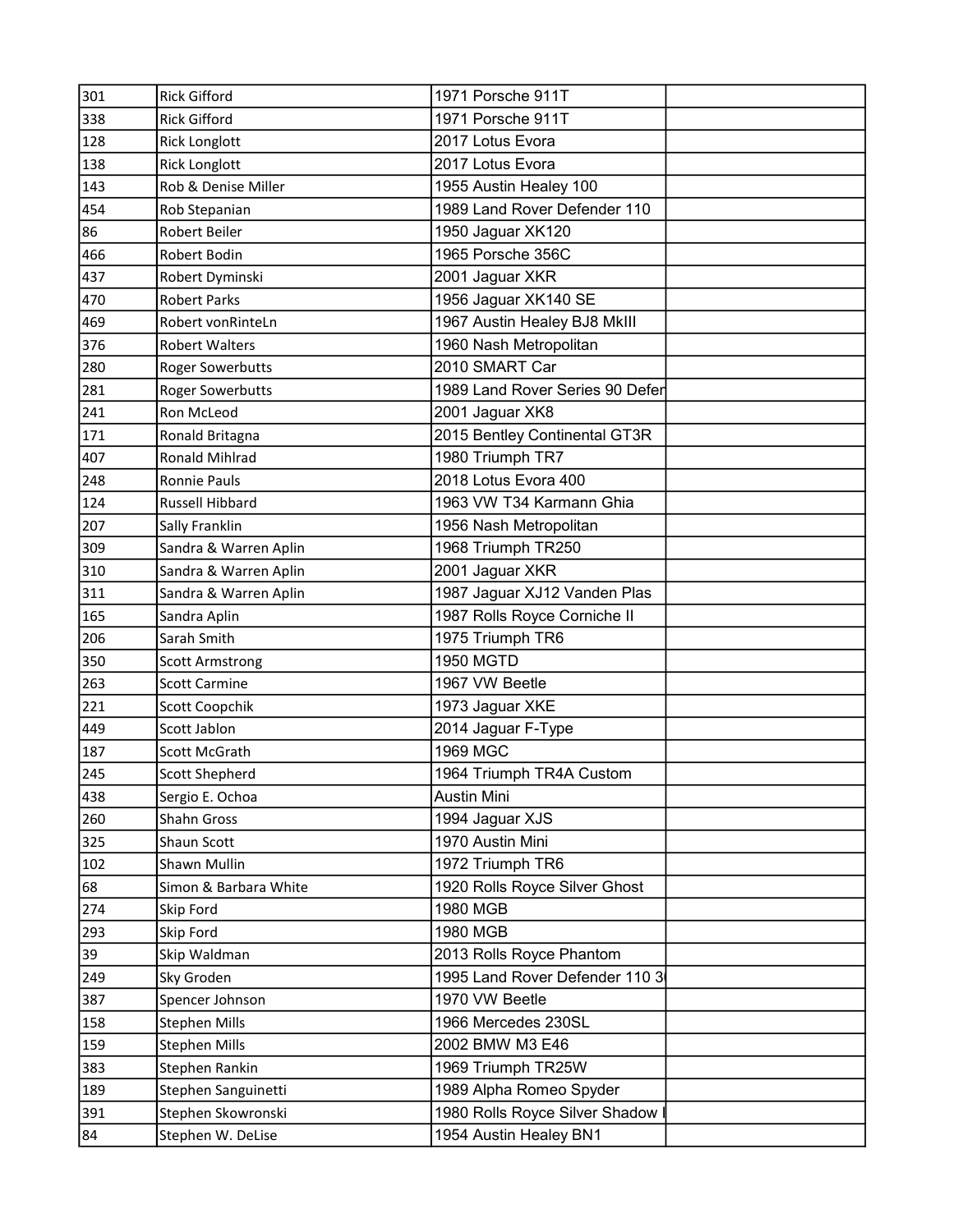| 202            | Stephen W. DeLise        | 1954 Austin Healey BN1         |  |
|----------------|--------------------------|--------------------------------|--|
| 347            | <b>Steve Beckel</b>      | 1976 Alfa Romeo Spider         |  |
| 365            | Steve Giglio             | 1998 BMW Z3 Roadster           |  |
| 77             | <b>Steve Osmer</b>       | 1973 BMW R75/5                 |  |
| 151            | <b>Steve Phillips</b>    | 1980 MGB                       |  |
| 465            | <b>Steven Duenas</b>     | 1972 Triumph TR6               |  |
| 203            | Steven 'Woody' Wood      | 1972 Triumph TR6C              |  |
| 402            | Susan Gilmore            | 1969 Triumph TR6               |  |
| 32             | Tad - CANCELLED          |                                |  |
| $\overline{2}$ | <b>Tad Todd</b>          | 1968 XJS RHD Manual            |  |
| 40             | Ted Jacobs               | 1996 Porsche 911 / 913         |  |
| 352            | <b>Ted Tiemeyer</b>      | 2005 Lotus Elise               |  |
| 434            | The Creative Workshop    | 1961 Aston Martin DB4          |  |
| 447            | The Creative Workshop    | 1967 Aston Martin DB6          |  |
| 464            | Thom Kent                | 1995 Mercedes E320 Convertible |  |
| 317            | Thomas Johnson           | 1961 Jaguar XK150              |  |
| 318            | Thomas Johnson           | 1964 Jaguar XKE                |  |
| 98             | <b>Thomas Sawicz</b>     | 2018 McLaren 580GT             |  |
| 410            | <b>Thomas Tabano</b>     | 1962 VW Bug                    |  |
| 411            | Thomas Tabano            | 1972 VW Bug                    |  |
| 251            | Tim Hackney              | 2018 Jaguar F-Type Convertible |  |
| 101            | <b>Tim Slater</b>        | 1963 Land Rover Series 2A      |  |
| 182            | <b>Timothy Murray</b>    | 1967 Jaguar XKE                |  |
| 415            | <b>Timothy Smith</b>     | 2001 AUDI A4 Avant             |  |
| 297            | Toby                     | 1972 Austin Mini Custom        |  |
| 95             | <b>Todd Aldridge</b>     | <b>1977 MGB</b>                |  |
| 370            | <b>Todd Marshall</b>     | 1973 VW Bus                    |  |
| 286            | <b>Tom Crammer</b>       | 1971 Morris Minor              |  |
| 69             | <b>Tom Heller</b>        | 1974 Triumph TR6               |  |
| 300            | Tom Jones                | 1974 MGB                       |  |
| 341            | Tom Taylor               | 2021 Mercedes AMG GT1 Black \$ |  |
| 85             | Tom Whillhite            | 1964 Porsche 356C Coupe        |  |
| 278            | Tommy Episcopo           | Jaguar F-Type                  |  |
| 99             | Tony Flamino             | 1967 MGB GT                    |  |
| 403            | <b>Tony Moreno</b>       | Lotus Exige V6 Cup             |  |
| 200            | <b>Tracy Malmos</b>      | 2016 Jaguar F-Type R           |  |
| 340            | Trish Utter              | 2015 Jaguar F-Type             |  |
| 468            | Victor Melendez          | <b>VW Bus</b>                  |  |
| 213            | Walt Philpson            | 1973 Triumph Bonneville        |  |
| 58             | Walter Tymczyna          | 2017 Aprilla Factory Tuono     |  |
| 136            | Warren Aplin             | 1974 Jaguar E-Type             |  |
| 425            | Wayne Hedrick            | Porsche 356 SC                 |  |
| 214            | <b>Wellington Morton</b> | 1926 Rolls Royce               |  |
| 257            | Wendy Mathisen           | 1970 VW Karmann Ghia           |  |
| 13             | Wesley B. Wright         | 1972 Europa TCS                |  |
| 57             | William F Feld           | 1974 Triumph TR6               |  |
| 234            | William Linden           | <b>MGA</b>                     |  |